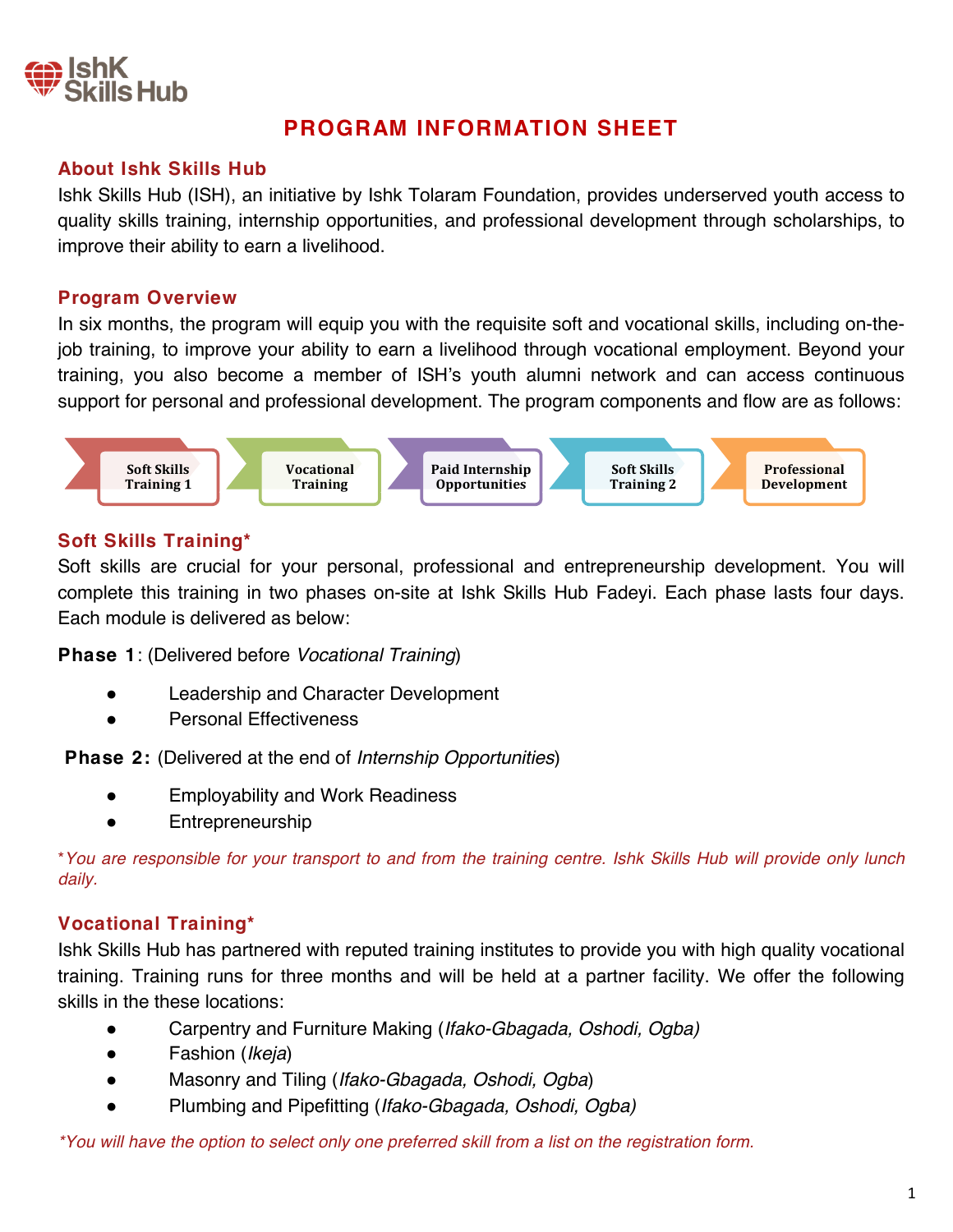

# **Internship Opportunities**

Once you complete your vocational training, you will be placed at an internship for three months to receive on-the-job training.

# **Professional Development**

After you graduate, you will become a part of our youth alumni network and can access the following within Ishk Skills Hub:

- Resources for professional use, such as computers, meeting rooms and the library
- Professional development opportunities, such as courses and seminars
- Opportunities to engage with current students as a peer mentor
- Employment referrals

*\*Ishk Skills Hub is not responsible for job placements or providing capital for your business*

# **APPLICATION CONSIDERATIONS**

# **Eligibility**

To qualify for Ishk Skills Hub, you must meet the following criteria:

- Aged 18 35 years
- Minimum education SSCE, OND, NCE, or equivalent. *(University Degree holders ineligible)*
- Based in or near Lagos
- Currently unemployed and seeking long-term employment
- Have a guarantor
- Willing to pay a commitment fee

# **Guarantor**

### **Your guarantor must be:**

- Over 30 years of age
- An employee/member of an organization for at least two years
- Someone who knows you personally

# **Role of your guarantor:**

- To recommend you as an excellent candidate to benefit from this scholarship and program.
- To fill and sign a guarantor's form\*
- To be updated on your progress in the program

\**Guarantors are not expected to make a financial contribution to you or Ishk Skills Hub.*